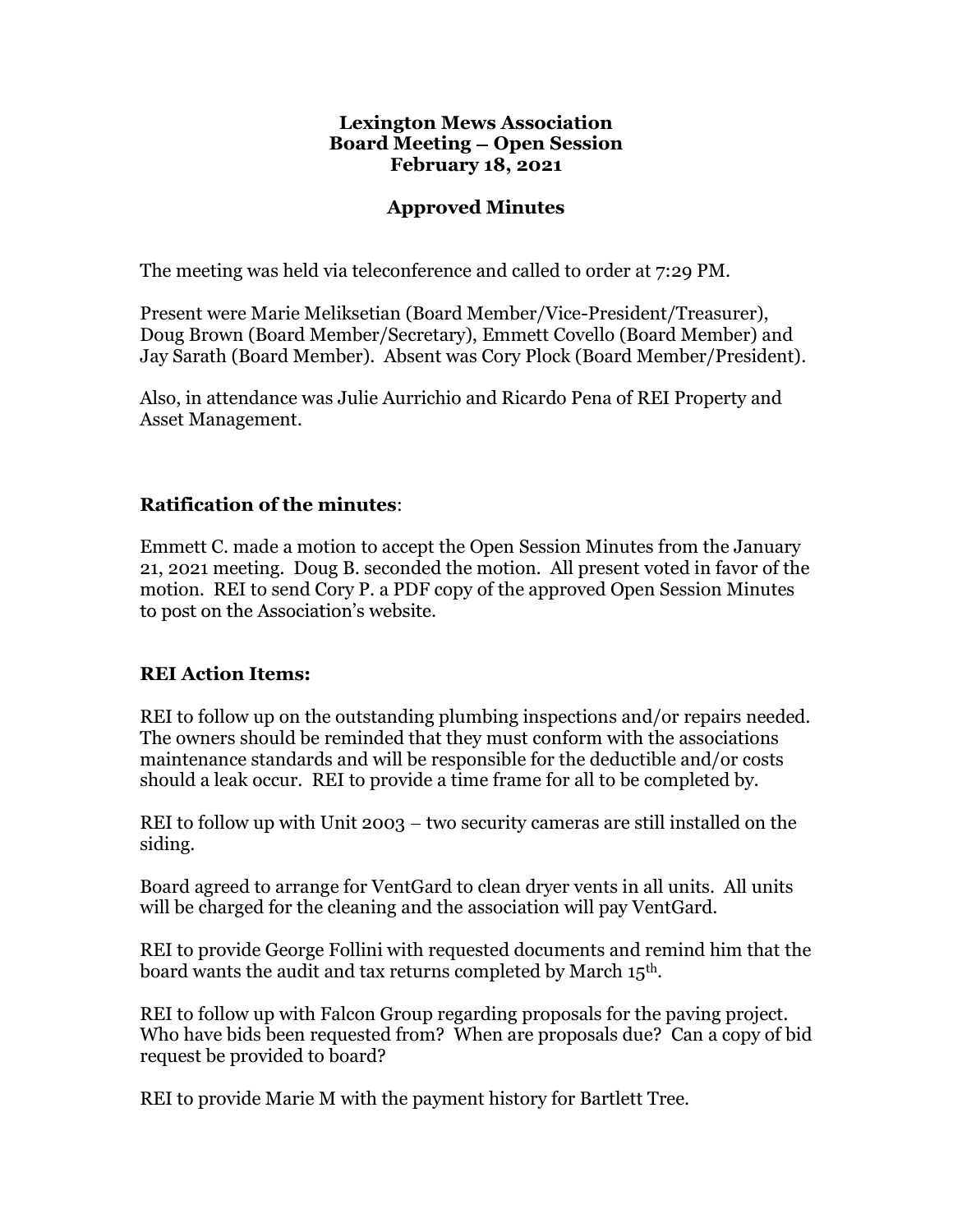When an amount is determined for the paving project, the Board may obtain proposals from local banks on loans and have REI contact CIT.

When an amount is determined, REI will follow up with Lexington Court regarding what they will need to pay for their share of the paving project for the main road.

REI to arrange for a spring roll off dumpster.

REI to prepare a spring newsletter. Topics to be included: Refuse reminders and effected pickup days due to holidays, reminder about daylight savings time (March 14th) and checking batteries in smoke/carbon monoxide detectors.

It was noted officer positions will remain the same. REI will handle the annual city filing and update the state with regard to the board/officer positions.

# Financials:

The January 31, 2021 financials were reviewed. REI to follow up with Marie M. regarding her questions about the chase account balance as per the financials.

REI to confirm the operating account balance and if reserve transfers can be made.

REI to run a general ledger to confirm charges posted to maintenance and repair (code 7510).

# Proposals:

None at this time.

# Lease Log:

REI to follow up on obtaining the missing leases.

REI to follow up with 2905 to confirm if the tenants as per the lease log have moved out.

# Work Orders: